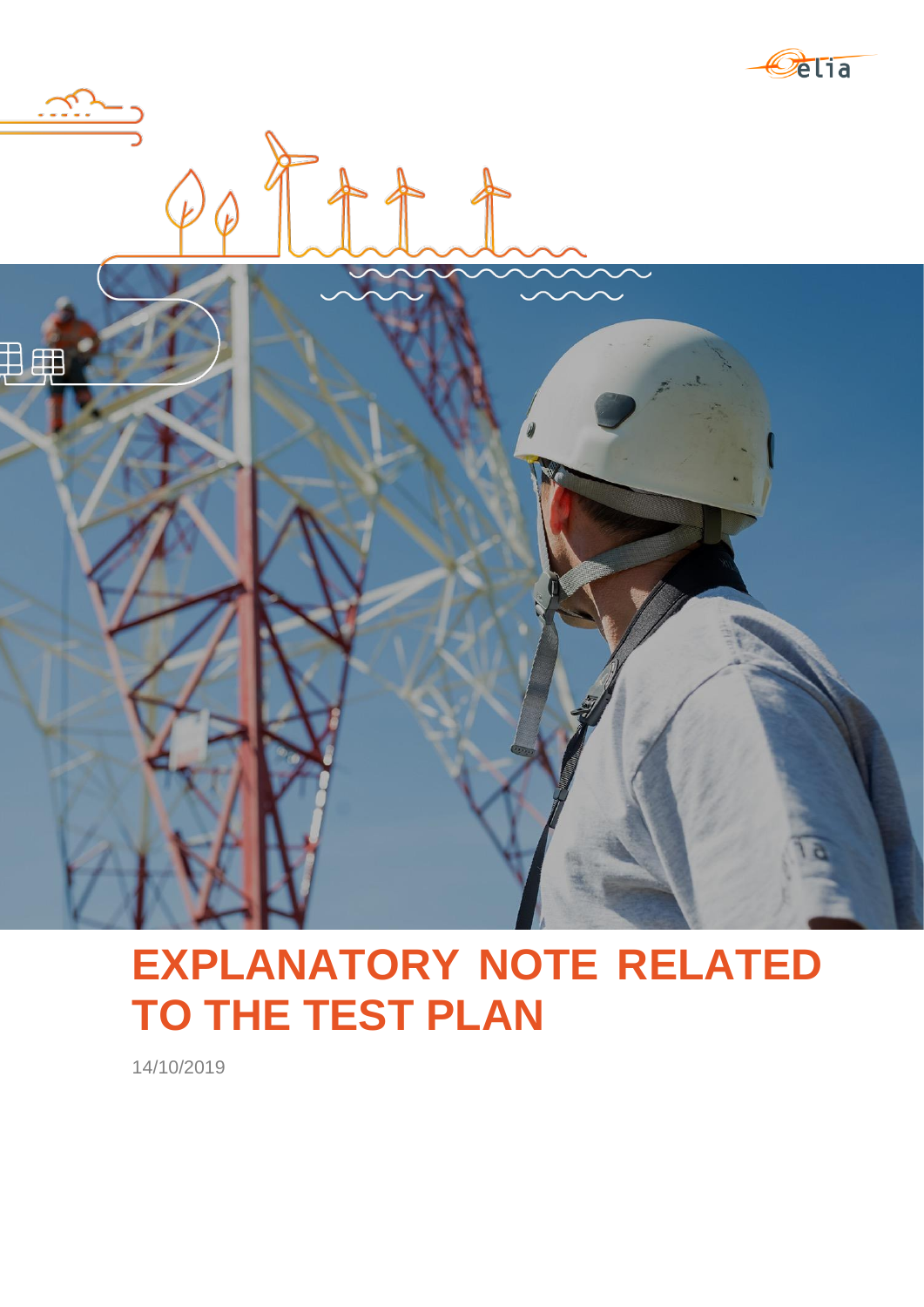

## TABLE OF CONTENTS

| 4.2. Compliance testing of Power Generating Modules capabilities 6            |  |
|-------------------------------------------------------------------------------|--|
|                                                                               |  |
|                                                                               |  |
| 4.3. Compliance testing of demand facilities providing demand side response 7 |  |
|                                                                               |  |
| 4.5. Compliance testing of low frequency demand disconnection (LFDD) relays 8 |  |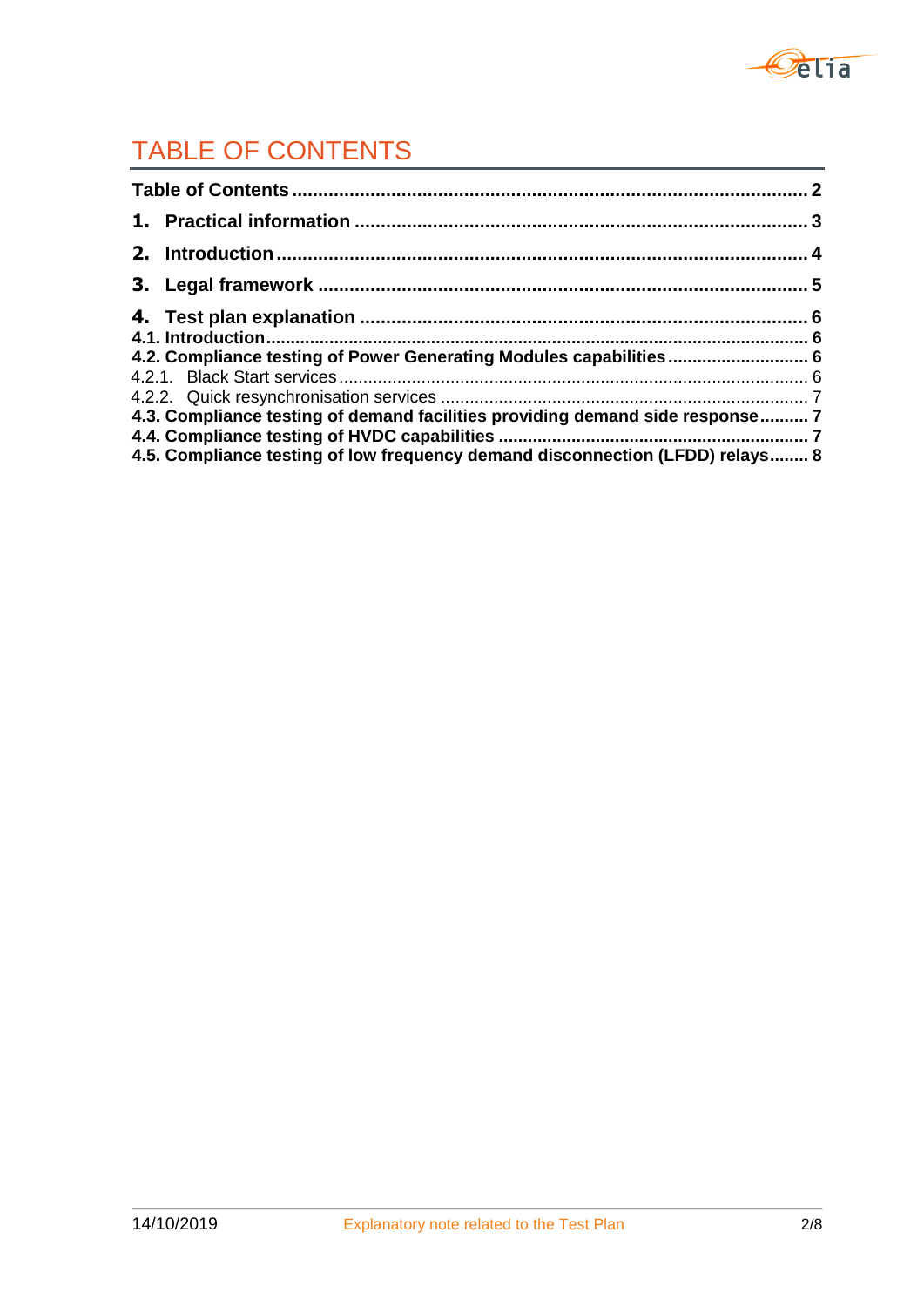

### **1. Practical information**

This note aims to contextualize the Test Plan to be submitted by ELIA as required by Regulation EU 2017/2196 establishing a network code on electricity emergency and restoration (NC ER).

At the end of the public consultation, all comments will be made public on Elia's website, with an explanation of how Elia responded to these remarks or the reasons why they were not considered. Elia will respect the potential request for confidentiality and/or anonymity of respondents.

Comments concerning items outside the scope of the documents will not be considered by Elia.

The Test Plan submitted for consultation can be consulted on the Elia website.

Stakeholders have one month to comment. Reactions must be sent no later than Thursday 14/11/2019 using the online form available on the Elia website.

Questions and / or other remarks concerning the documents concerned can be sent to the following email address: [consultations@elia.be.](mailto:consultations@elia.be)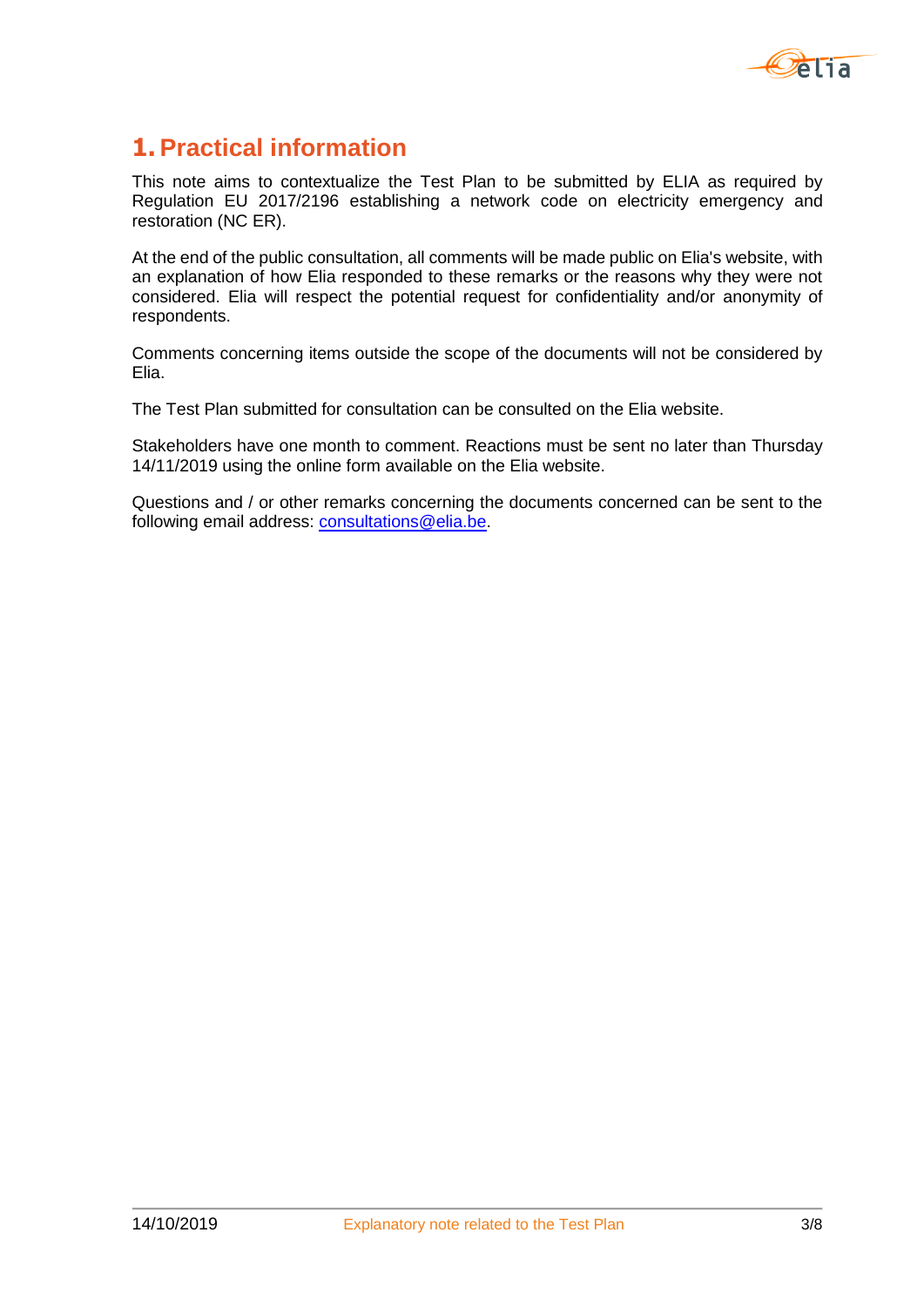

## **2. Introduction**

Regulation (EU) 2017/2196 establishes requirements for the management, coordination and operation of the network in the European Union in a state of emergency, blackout or restoration. These requirements are intended to maintain operational safety and prevent the spread of an incident on the power grid that could result in a widespread failure.

In accordance with this regulation, Elia makes the Test Plan available.

This explanatory note gives a brief description of the main principles of Test Plan and justifies the way these principles have been developed.

In accordance with article 259 of the Federal Grid Code, ELIA will submit the Test Plan (in Dutch and French) for approval to the minister of Energy, by December 18th 2019.

In case the System Defence Plan or the Restoration Plan are updated and rely on new services, a new version of the Test Plan will be submitted for approval.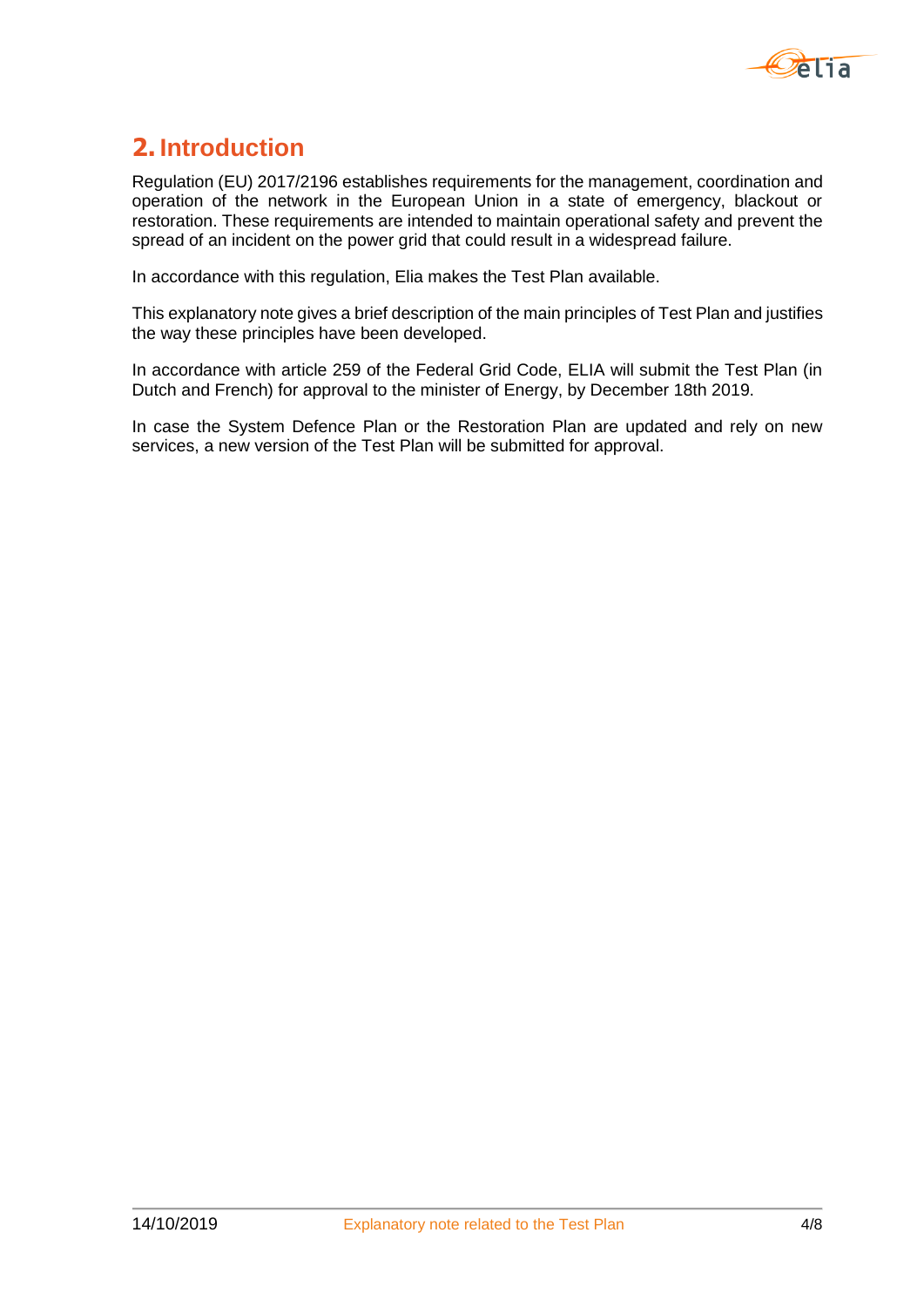

## **3. Legal framework**

The Test Plan is elaborated by ELIA, taking into account the prescriptions of Commission Regulation (EU) 2017/2196 of 24 November 2017 establishing a network code on electricity emergency and restoration (NC ER) and taking into account relevant legislation (national federal grid code) as well as possible local specificities and other Network Codes (NC)

- Regulation (EU) 2016/631 establishing a network code on requirements for grid connection of generators (NC RFG)
- Regulation (EU) 2016/1388 establishing a Network Code on Demand Connection (NC DCC)
- Regulation (EU) 2016/1447 establishing a network code on requirements for grid connection of high voltage direct current systems and direct current-connected power park modules (NC HVDC)

The test plan shall follow the methodology laid down in the NC RfG, in the NC HVDC and in the NC DCC for the corresponding tested capability. However, for SGUs existing before the entry into force of these codes, the NC ER foresees that the test plan shall follow the provisions of national law. Regarding that Belgian law does not foresee any methodology, ELIA follows the methodology laid down in the three sub-mentioned NCs for both existing and new installations.

It is nevertheless important to mention that Article 263 of the Federal Grid Code authorizes Elia to organize tests in order to assess the performances of the measures identified in the System Defence Plan and in the Restoration Plan. This provision also stipulates that the tests have to be organized in concertation with the stakeholders and at Elia's costs.

The Test Plan of ELIA identifies equipment and capabilities relevant for the System Defence Plan and the Restoration Plan that have to be tested. The Test Plan also describes the tests that should be executed for the relevant equipment.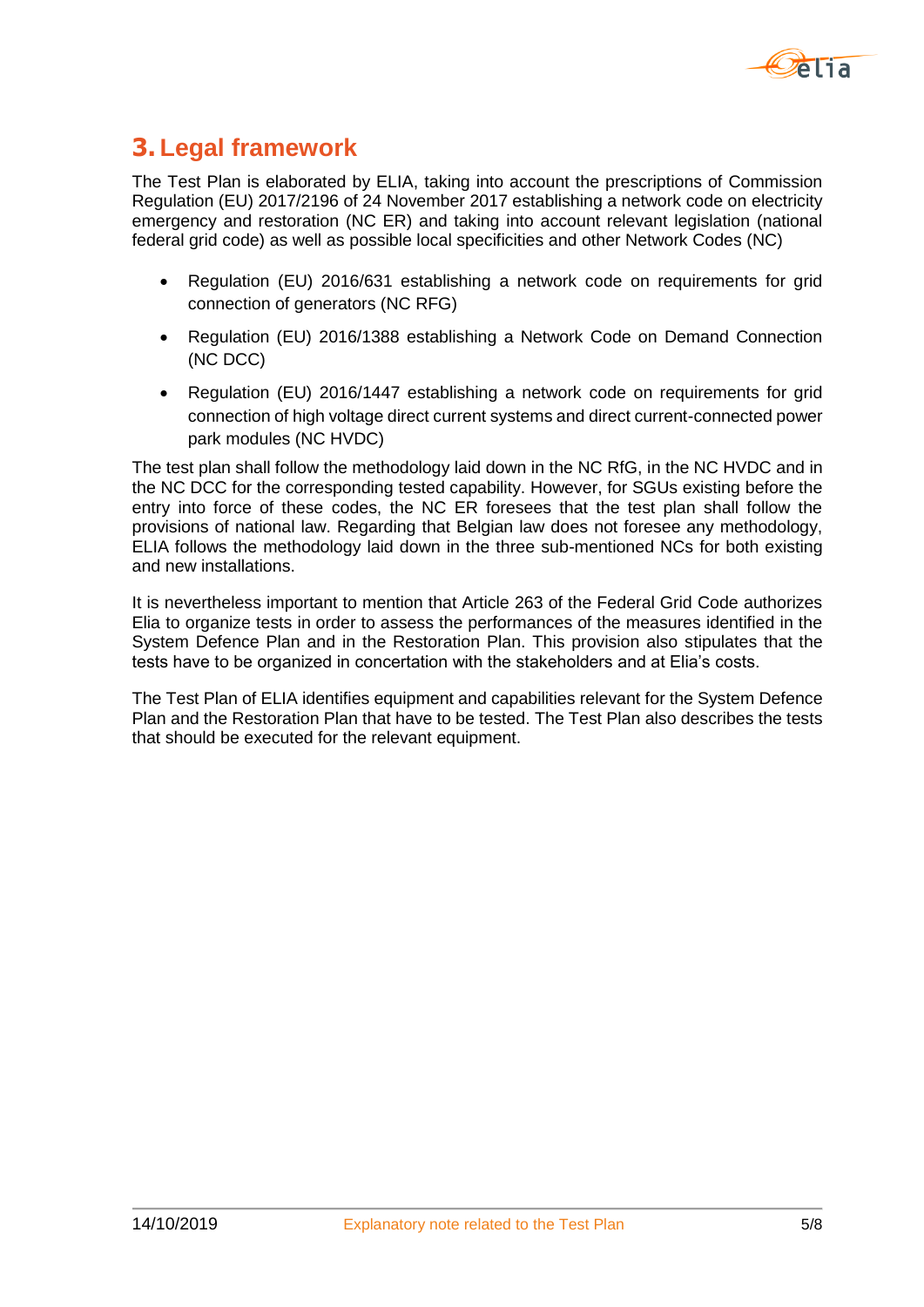

## **4. Test plan explanation**

#### **4.1. Introduction**

The Test Plan aims to identify equipment and capabilities relevant for the System Defence Plan and Restoration Plan that have to be tested. Article 43(3) of NC ER gives more details on the Test Plan's content and stipulates that the Test Plan shall include the periodicity and conditions for the test outlined in Article 44 to 47 of NC ER. These articles relates to:

- Power Generating modules delivering black start and/or quick resynchronisation services (Article 44)
- Demand facilities providing demand side response (Article 45)
- HVDC system delivering a black start service (Article 46)
- Low frequency demand disconnection relays (Article 47)

#### **4.2. Compliance testing of Power Generating Modules capabilities**

According to Article 44 of NC ER a test should be described in the Test Plan for the following services provided by PGMs which are RSPs:

- Black start service
- Quick resynchronisation service.

#### **4.2.1. Black Start services**

The section of the Test Plan related to the test to be executed by Restoration Service Providers (RSPs) providing Black Start services are based on the first version of the Terms and conditions to act as a Restoration Service Provider submitted to the CREG for approval on December 18<sup>th</sup>, 2018. CREG has commented the terms and conditions and a new version is also submitted in the context of this public consultation. The Test Plan and the new version of the Terms and Conditions to act as a Restoration Service Providers are aligned and take the comments made by CREG into account.

The Test Plan also proposes the following changes compared to the tests to be executed in the first version of the T&C RSP:

- **Test 4 as standard Black Start compliance test:** The previous version of the tests included 5 types of test that could be asked by Elia to verify compliance. These tests can go from a simple verification (Test 0) to a complete start-up, connection and reenergization of a dead busbar (Test 4). To avoid confusion and discrimination between Restoration Service Providers, Elia proposes to define Test 4 as the standard test to verify black start compliance. If, due to particular circumstances, Test 4 cannot be executed, another test will be realized. The choice of the test will be made in concertation with the RSP.
- **Clarification of the test periodicity to at least 3 year:** Article 44(1) of NC ER requires that a black start capability test occurs at least every 3 years. This periodicity has been specified in the Test Plan. Apart from the periodic test every three years, ELIA preserves the right to request the RSP to perform intermediate tests among those described above, if deemed necessary by ELIA.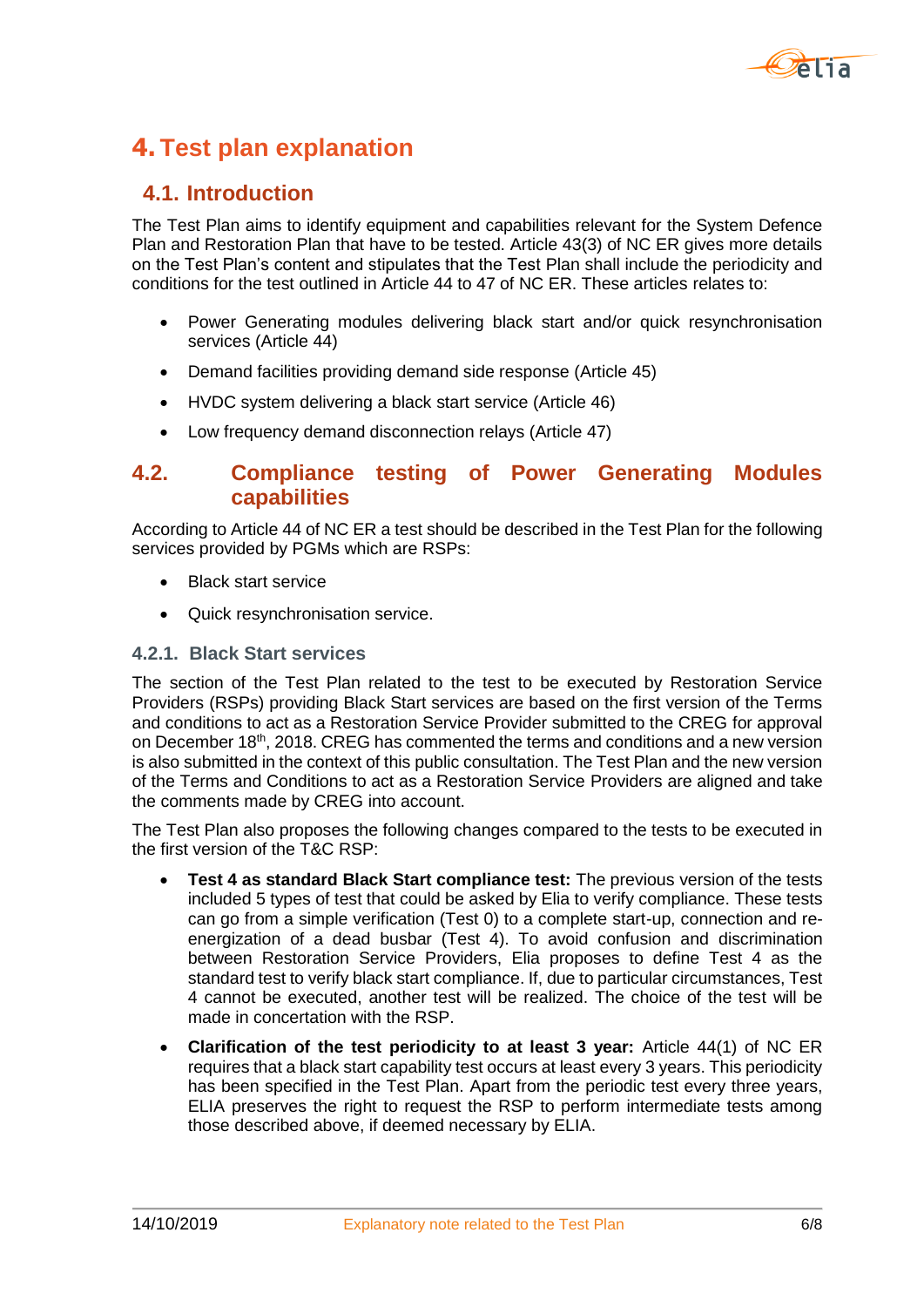

- **Introduction of a Reference Date:** The concept of a Reference Date has been introduced to clarify the test date. The Reference Date is defined as the furthest date forward between:
	- o The date of entry into force of the RSP Contract plus six months
	- o The date of the previous Black Start capability tests on the same Restoration Facility plus three years.

The test can occur up to 3 months before and up to 3 months after the Reference Date.

 **Clarification of the tests' descriptions:** The wording of the test description has been improved to avoid ambiguities. However, no requirements have been added and/or deleted.

The Test Plan only gives a description of the tests. The consequences of a failed test are contractual matters and therefore included in the Terms and Conditions to act as a Restoration Service Provider only.

#### **4.2.2. Quick resynchronisation services**

In the current version of the Restoration Plan, ELIA does not contract quick resynchronisation services. Hence, no test is described for such services in this version of the Test Plan. However, according to Article 15(5)(c) of NC RfG, PGM of type C & D shall be capable of quick resynchronisation in line with the protection strategy agreed between the relevant system operator, ELIA and the power generating facility.

If, in the future, ELIA contracts RSP which are PGM providing a quick resynchronization service, a test procedure will be developed considering the minimal requirements laid down in Article 44(2) of the NC ER, Article 45(6) and Article 15(5)(c) of the NC RfG. In that case, a new version of the Test Plan will be submitted for approval.

#### **4.3. Compliance testing of demand facilities providing demand side response**

According to Article 45(1) and Article 45(2) of NC ER, Defence Service Provider (DSP) delivering demand response or LFDD shall execute a demand modification test or LFDD test. However, the current version of the System Defence Plan, does not include measures to be executed by DSPs delivering demand response or LFDD. Hence, no test is described for such services in this version of the Test Plan.

If in the future, actions of the System Defence Plan should rely on actions from DSPs delivering demand side response, a dedicated test will be developed in concertation with the stakeholders and taking into account the minimum requirements laid down in Article 45(1) of the NC ER and Article 41(1) of the NC DCC. In that case, a new version of the Test Plan will be submitted for approval.

If in the future, actions of the System Defence Plan should rely on actions from DSPs applying LFDD, a dedicated test will be developed in concertation with the stakeholders and taking into account the minimum requirements laid down in Article 45(2) of the NC ER and Article 37(4) of the NC DCC. In that case, a new version of the Test Plan will be submitted for approval.

#### **4.4. Compliance testing of HVDC capabilities**

According to Article 46 of NC ER, each RSP which is an HVDC system delivering a black start service shall execute a black start capability test. However, in the current version of the